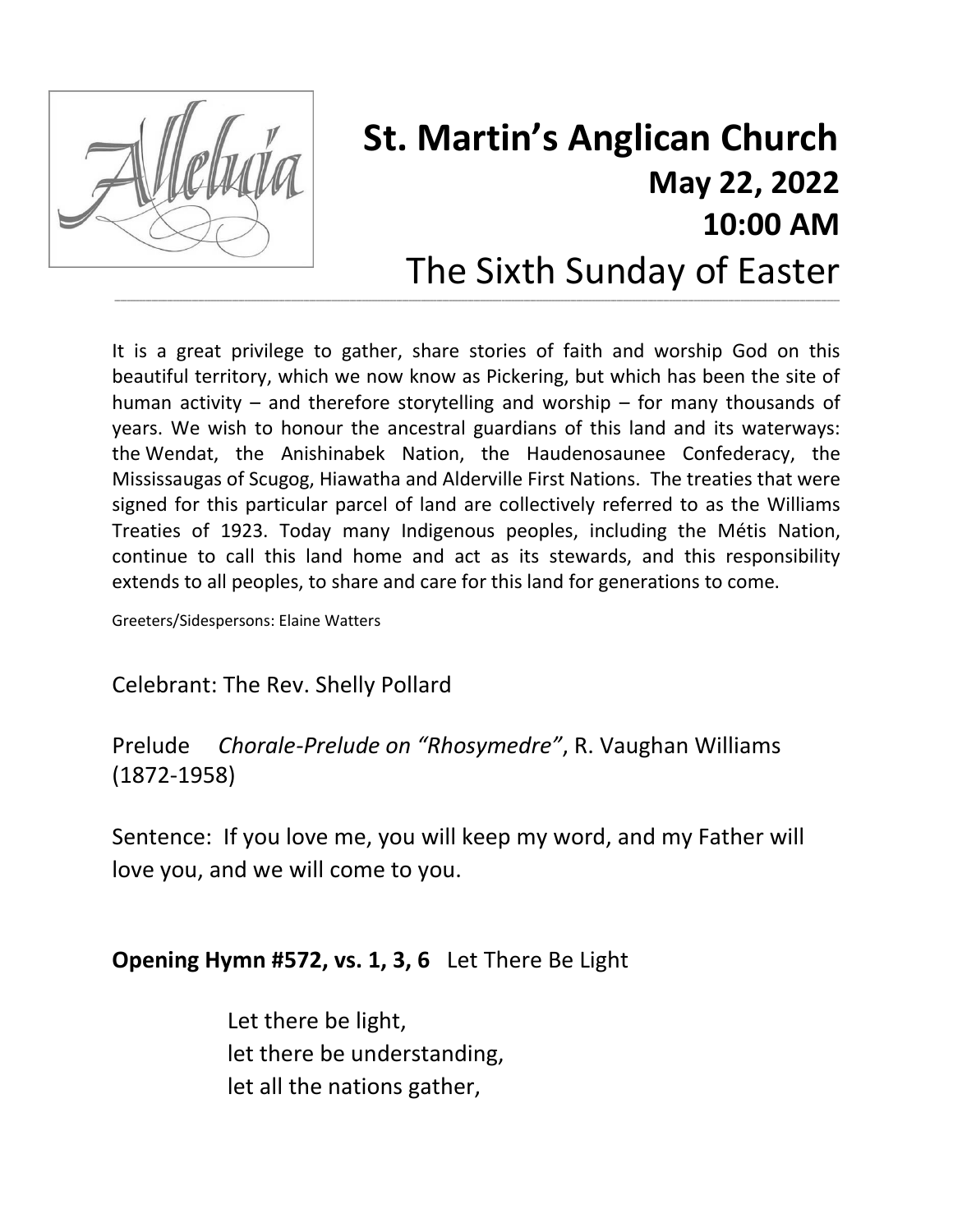let them be face to face.

Perish the sword, perish the angry judgment, perish the bombs and hunger, perish the fight for gain.

Let there be light, open our hearts to wonder, perish the way of terror, hallow the world God made.

#### **THE GATHERING OF THE COMMUNITY**

- *Celebrant* Alleluia! Christ is risen.
- *People* **The Lord is risen indeed. Alleluia!**
- *Celebrant* May his grace and peace be with you.
- *People* **May he fill our hearts with joy.**

*Celebrant* Almighty God,

*All* **to you all hearts are open, all desires known, and from you no secrets are hidden. Cleanse the thoughts of our hearts by the inspiration of your Holy Spirit, that we may perfectly love you, and worthily magnify your holy name; through Christ our Lord. Amen.**

#### **Glory to God (sung)**

*All* **Glory to God in the highest, and peace to his people on earth.**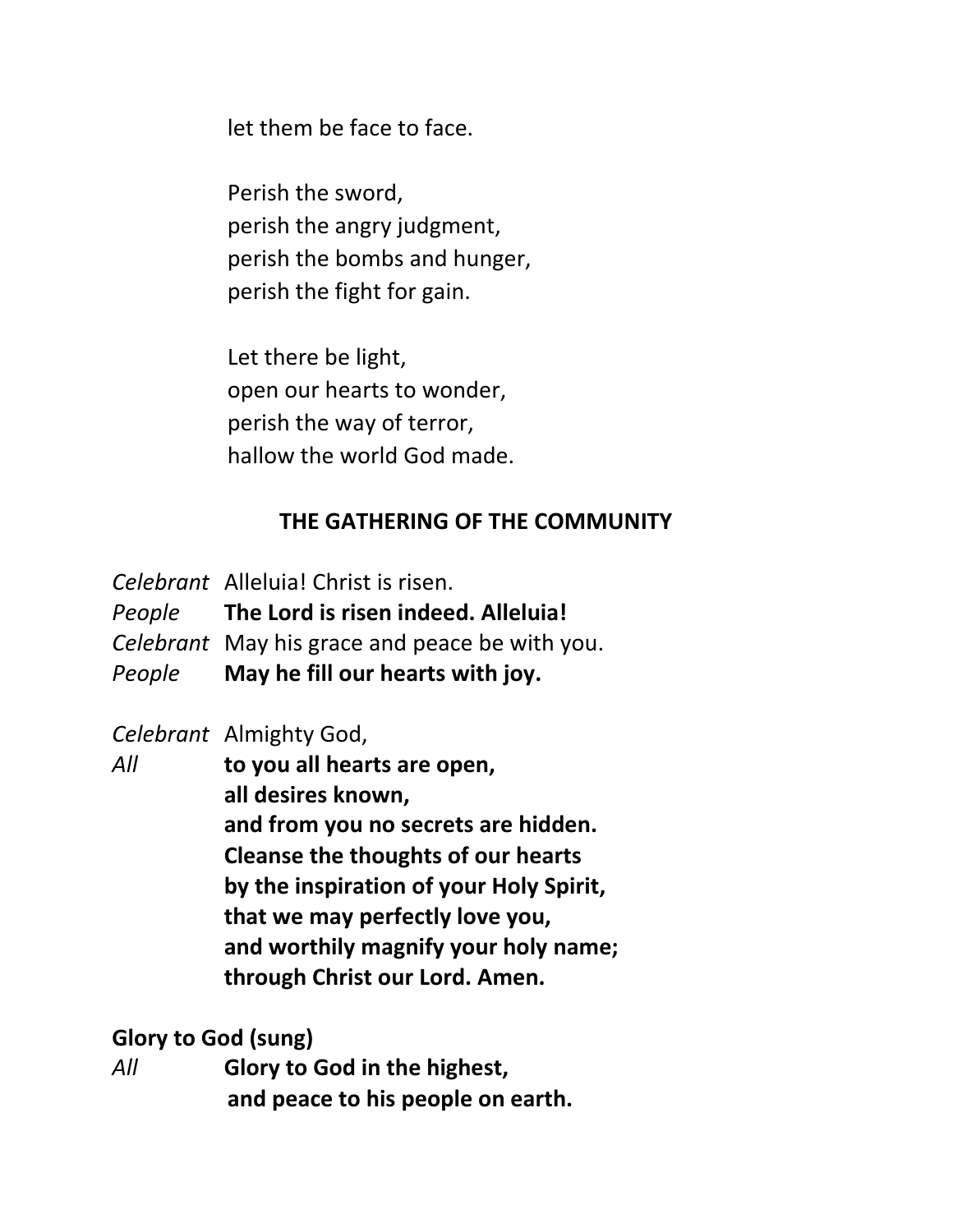**Lord God, heavenly king, almighty God and Father, we worship you, we give you thanks, we praise you for your glory. Lord Jesus Christ, only Son of the Father, Lord God, Lamb of God, you take away the sin of the world: have mercy on us; you are seated at the right hand of the Father: receive our prayer. For you alone are the Holy One, you alone are the Lord, you alone are the Most High, Jesus Christ, with the Holy Spirit, in the glory of God the Father. Amen.**

### **The Collect**

Merciful God,

you have prepared for those who love you riches beyond imagination. Pour into our hearts such love toward you, that we, loving you above all things, may obtain your promises, which exceed all that we can desire; through Jesus Christ our Lord, who is alive and reigns with you and the Holy Spirit, one God, now and for ever. **Amen.**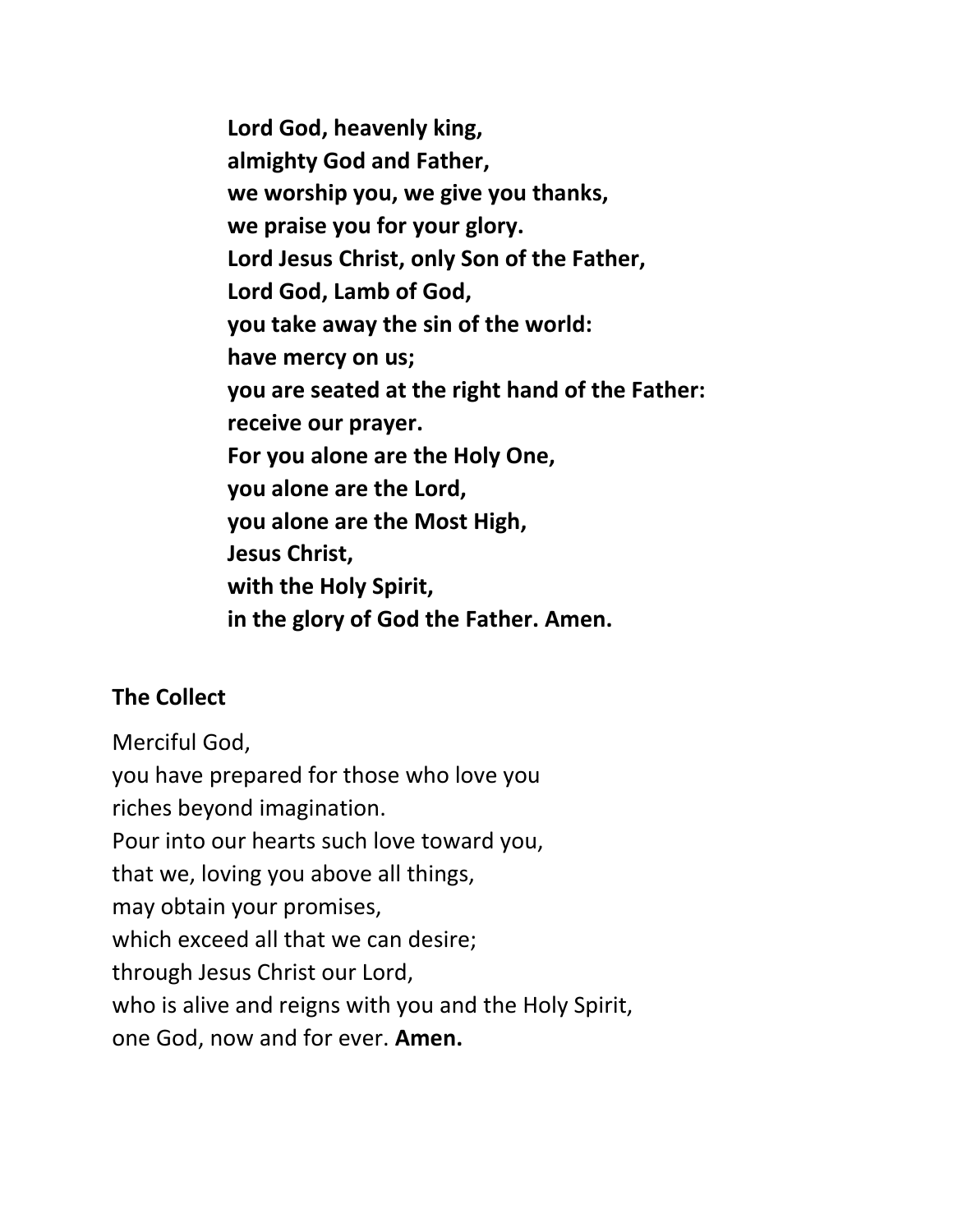#### **THE PROCLAMATION OF THE WORD**

#### **First Reading Acts 16.9-15** Reader: Peter Davidson

A Reading from the Book of Acts:

During the night Paul had a vision: there stood a man of Macedonia pleading with him and saying, "Come over to Macedonia and help us." When he had seen the vision, we immediately tried to cross over to Macedonia, being convinced that God had called us to proclaim the good news to them. We set sail from Troas and took a straight course to Samothrace, the following day to Neapolis, and from there to Philippi, which is a leading city of the district of Macedonia and a Roman colony. We remained in this city for some days. On the sabbath day we went outside the gate by the river, where we supposed there was a place of prayer; and we sat down and spoke to the women who had gathered there. A certain woman named Lydia, a worshipper of God, was listening to us; she was from the city of Thyatira and a dealer in purple cloth. The Lord opened her heart to listen eagerly to what was said by Paul. When she and her household were baptized, she urged us, saying, "If you have judged me to be faithful to the Lord, come and stay at my home." And she prevailed upon us.

The Word of the Lord. **Thanks be to God.**

# **Psalm 67 (sung)**

May God be merciful to us and bless us, show us the light of his countenance and come to us.

Let your ways be known upon earth, your saving health among all nations.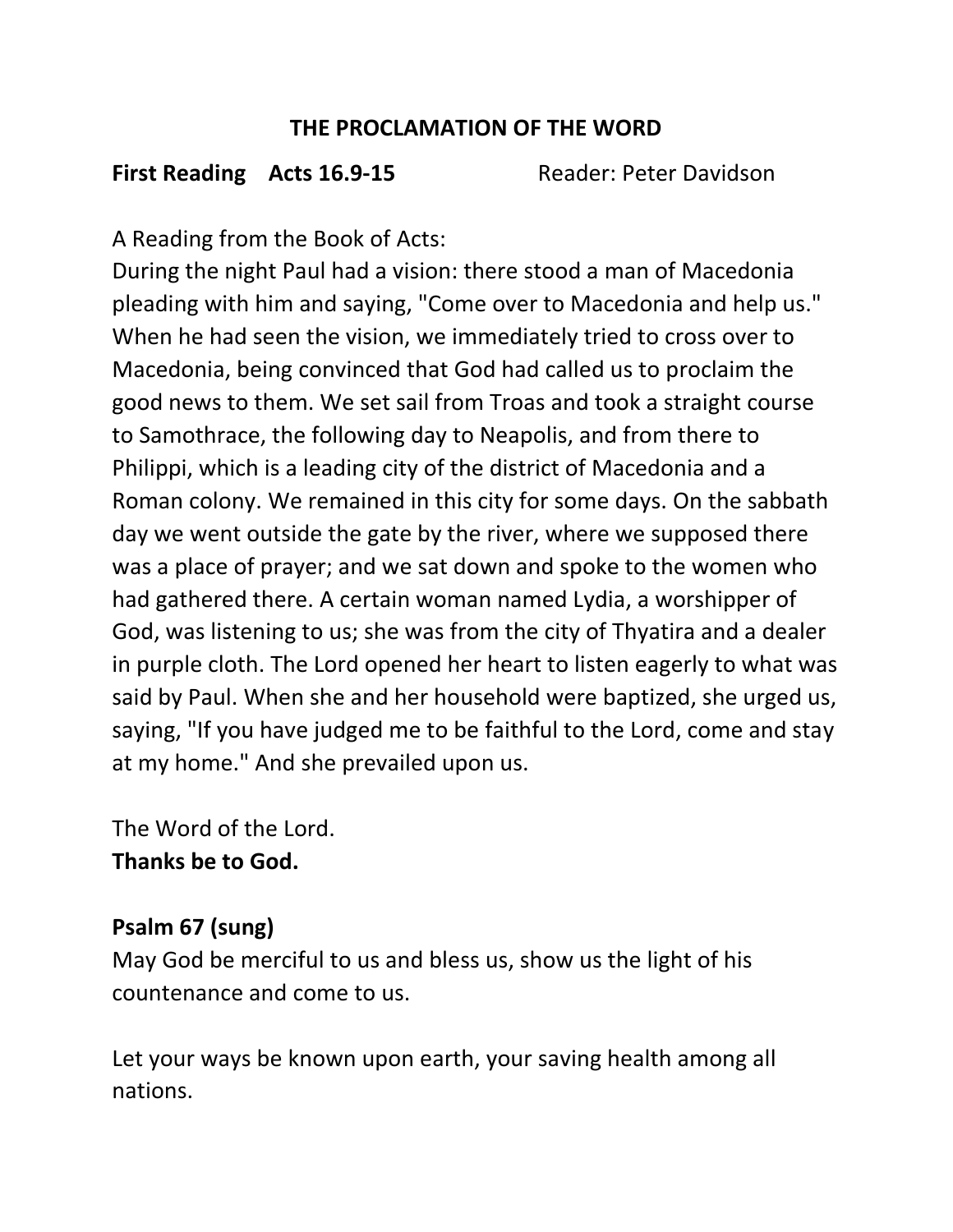Let the peoples praise you, O God; let all the peoples praise you.

Let the nations be glad and sing for joy, for you judge the peoples with equity and guide all the nations upon earth.

Let the peoples praise you, O God; let all the peoples praise you.

The earth has brought forth her increase; may God, our own God, give us his blessing.

May God give us his blessing, and may all the ends of the earth stand in awe of him.

## **Second Reading Revelation 21.10, 22 – 22.5**

A Reading from the Revelation to John:

And in the spirit, an angel carried me away to a great, high mountain and showed me the holy city Jerusalem coming down out of heaven from God. I saw no temple in the city, for its temple is the Lord God the Almighty and the Lamb. And the city has no need of sun or moon to shine on it, for the glory of God is its light, and its lamp is the Lamb. The nations will walk by its light, and the kings of the earth will bring their glory into it. Its gates will never be shut by day - and there will be no night there. People will bring into it the glory and the honour of the nations. But nothing unclean will enter it, nor anyone who practises abomination or falsehood, but only those who are written in the Lamb's book of life. Then the angel showed me the river of the water of life, bright as crystal, flowing from the throne of God and of the Lamb through the middle of the street of the city. On either side of the river is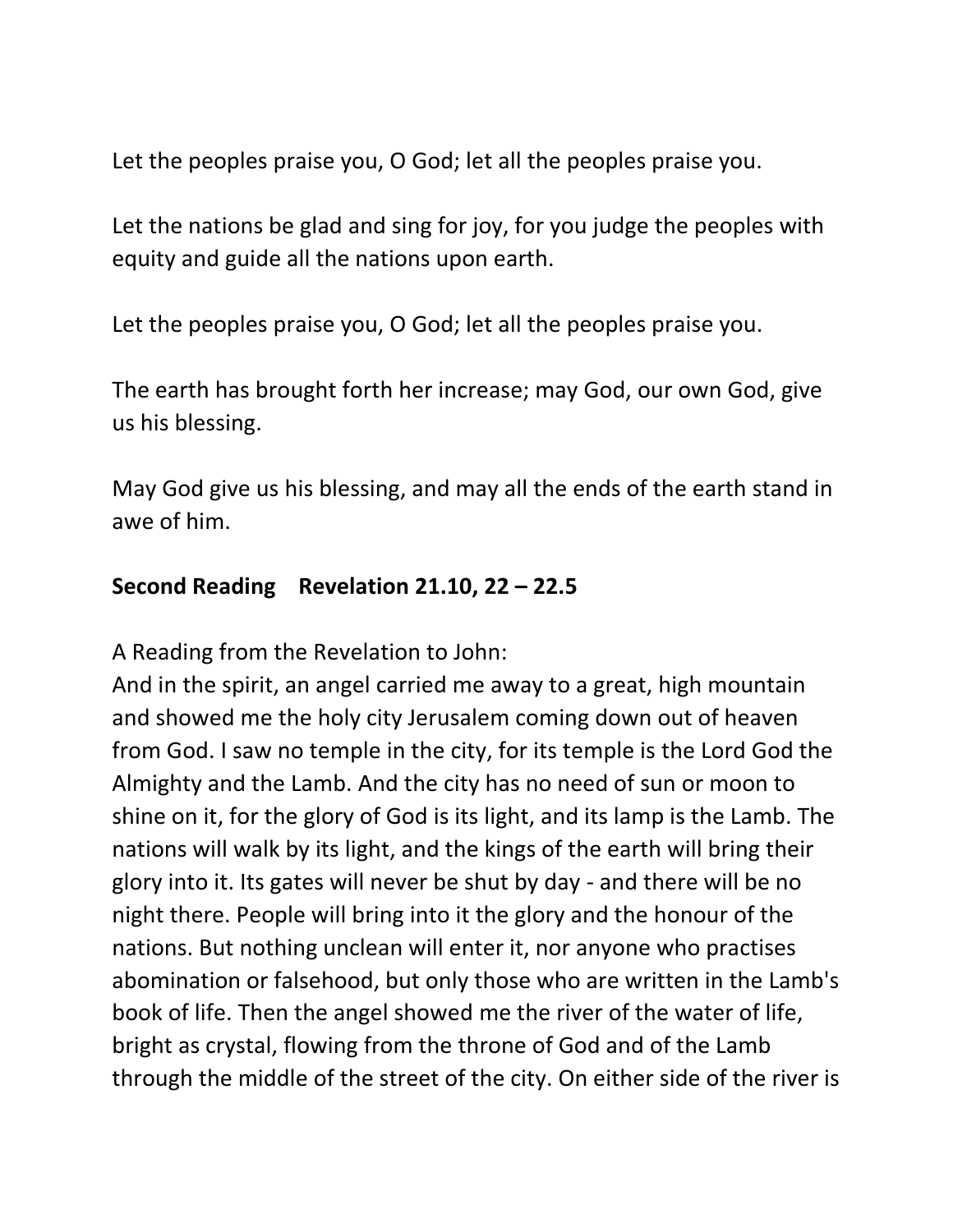the tree of life with its twelve kinds of fruit, producing its fruit each month; and the leaves of the tree are for the healing of the nations. Nothing accursed will be found there any more. But the throne of God and of the Lamb will be in it, and his servants will worship him; they will see his face, and his name will be on their foreheads. And there will be no more night; they need no light of lamp or sun, for the Lord God will be their light, and they will reign forever and ever.

The Word of the Lord. **Thanks be to God.**

*Please stand for the Gospel.* 

# **Gospel Acclamation**

# **Gospel Reading John 14.23-29**

*Reader* The Lord be with you.

# *People* **And also with you.**

*Reader* The Holy Gospel of our Lord Jesus Christ according to Saint John.

# *People* **Glory to you, Lord Jesus Christ.**

Jesus answered, "Those who love me will keep my word, and my Father will love them, and we will come to them and make our home with them. Whoever does not love me does not keep my words; and the word that you hear is not mine, but is from the Father who sent me. I have said these things to you while I am still with you. But the Advocate, the Holy Spirit, whom the Father will send in my name, will teach you everything, and remind you of all that I have said to you. Peace I leave with you; my peace I give to you. I do not give to you as the world gives. Do not let your hearts be troubled, and do not let them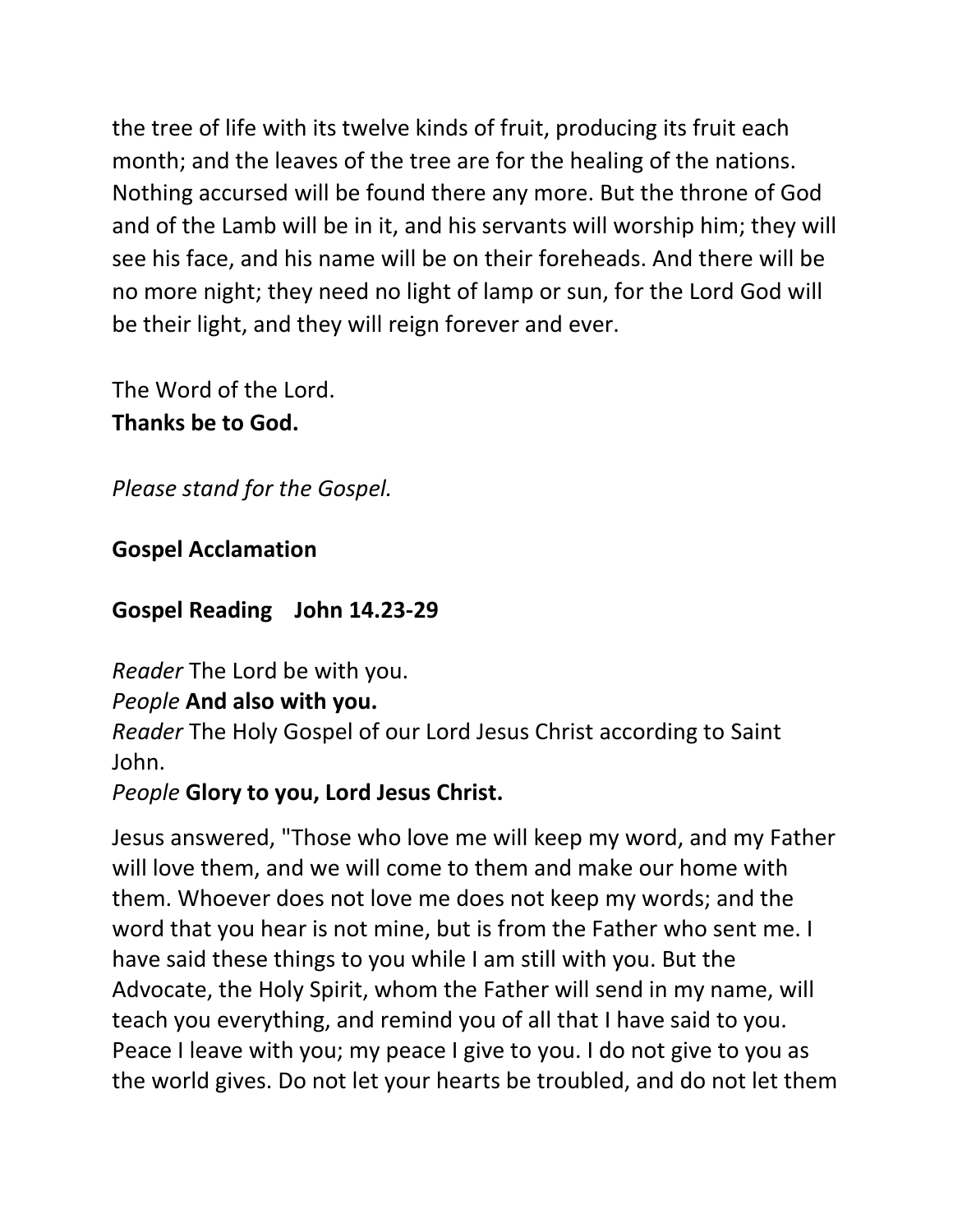be afraid. You heard me say to you, 'I am going away, and I am coming to you.' If you loved me, you would rejoice that I am going to the Father, because the Father is greater than I. And now I have told you this before it occurs, so that when it does occur, you may believe."

The Gospel of Christ. *People* **Praise to you, Lord Jesus Christ.**

**Homily** The Rev. Shelly Pollard

**Moment of Silent Reflection**

## **The Apostles' Creed**

*Celebrant* Let us confess the faith of our baptism, as we say,

*All* **I believe in God, the Father almighty, creator of heaven and earth. I believe in Jesus Christ, his only Son, our Lord. He was conceived by the power of the Holy Spirit and born of the Virgin Mary. He suffered under Pontius Pilate, was crucified, died, and was buried. He descended to the dead. On the third day he rose again. He ascended into heaven, and is seated at the right hand of the Father. He will come again to judge the living and the dead. I believe in the Holy Spirit, the holy catholic Church, the communion of saints, the forgiveness of sins,**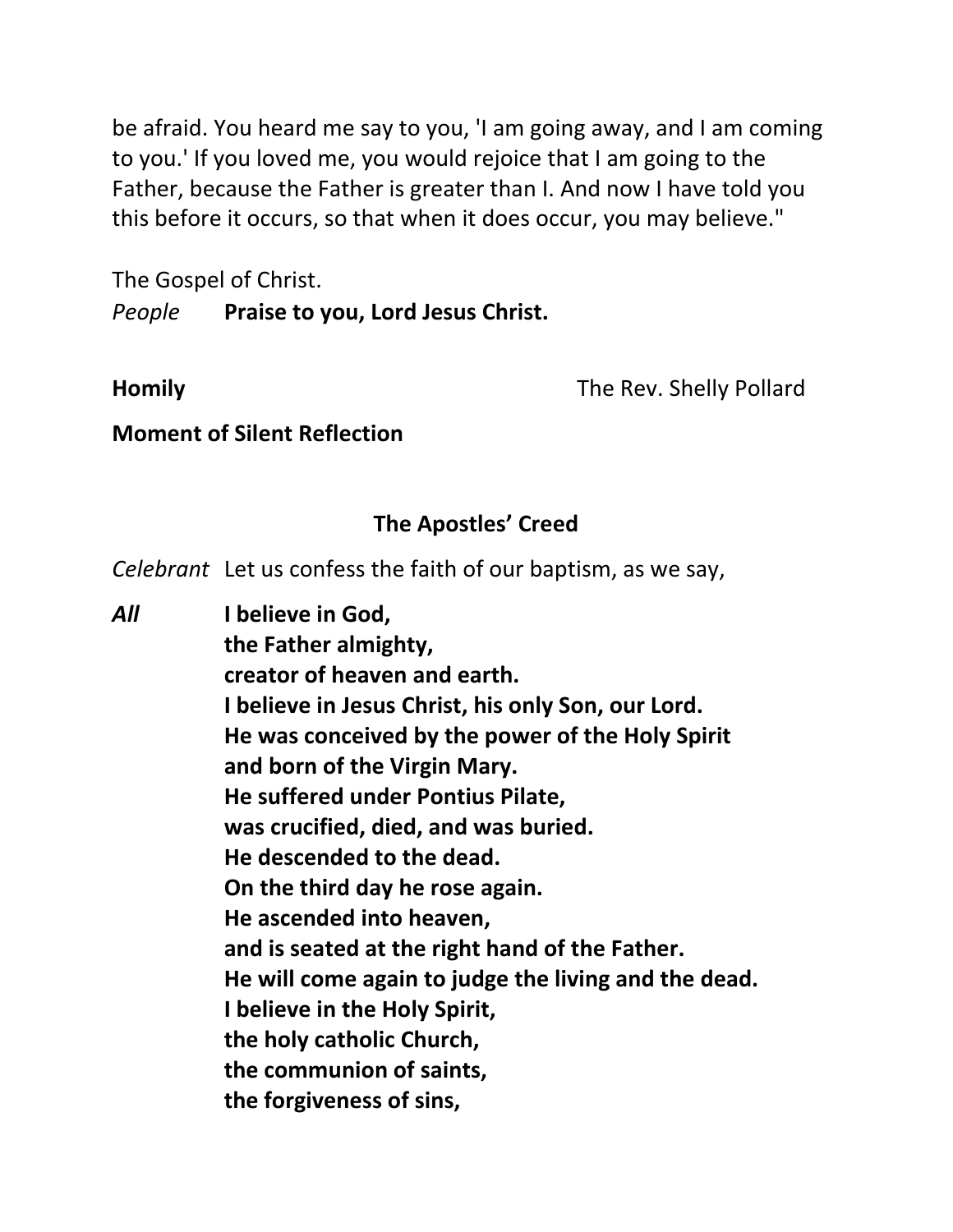**the resurrection of the body, and the life everlasting. Amen.**

**Prayers of the People Intercessor: Joe Moore** 

#### **Confession & Absolution**

*Celebrant* Dear friends in Christ, God is steadfast in love and infinite in mercy; he welcomes sinners and invites them to his table. Let us confess our sins, confident in God's forgiveness.

*Silence is kept.* 

*Celebrant* Most merciful God,

*All* **we confess that we have sinned against you in thought, word, and deed, by what we have done, and by what we have left undone. We have not loved you with our whole heart; we have not loved our neighbours as ourselves. We are truly sorry and we humbly repent. For the sake of your Son Jesus Christ, have mercy on us and forgive us, that we may delight in your will, and walk in your ways, to the glory of your name. Amen.**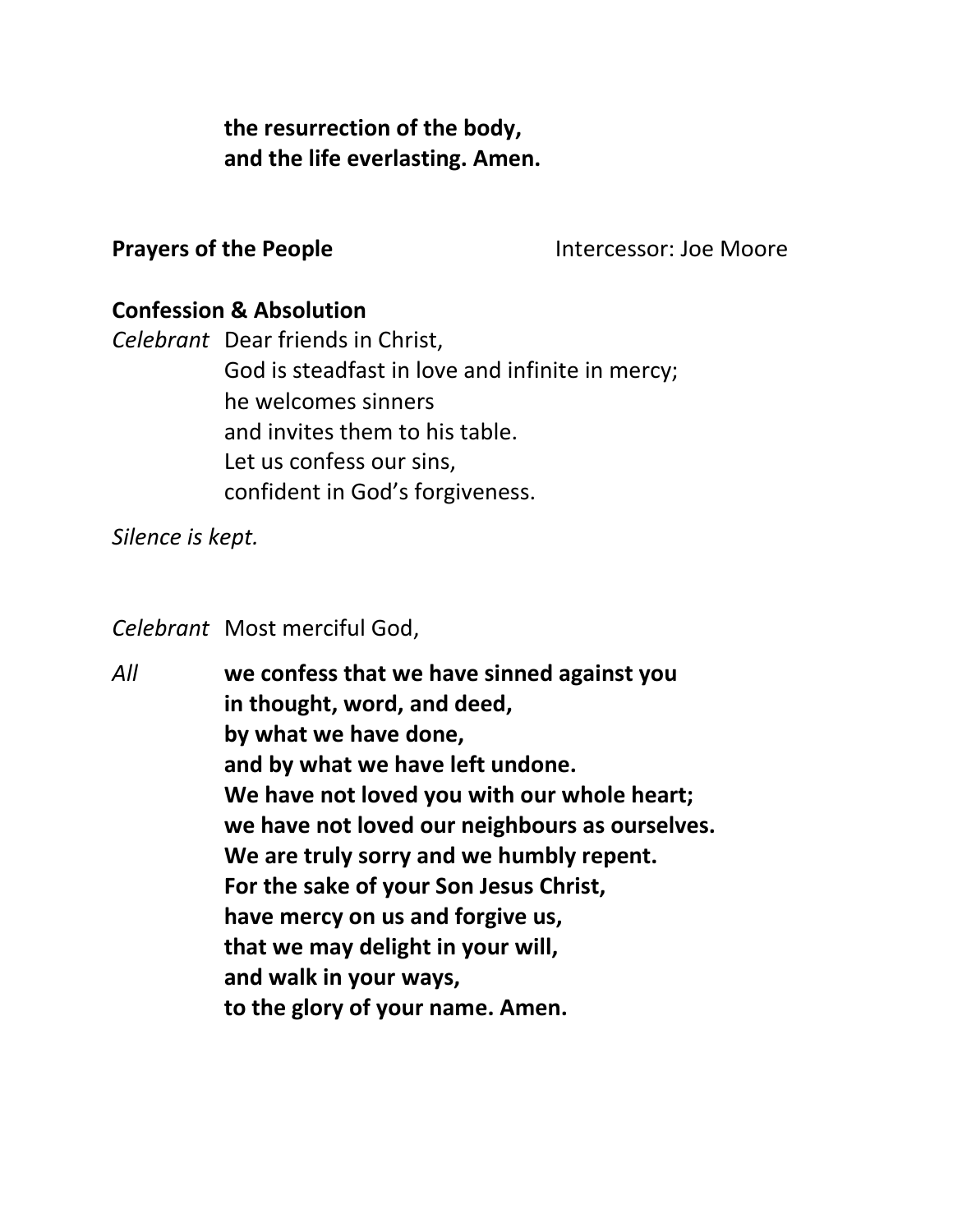*Celebrant* Almighty God have mercy upon you, pardon and deliver you from all your sins, confirm and strengthen you in all goodness, and keep you in eternal life; through Jesus Christ our Lord.

*People* **Amen**.

#### **The Peace**

*Celebrant* The peace of the Lord be always with you.

*People* **And also with you**.

#### **Offertory Hymn #450 vs. 1, 2, 4** You Call Us, Lord, to Be

You call us, Lord, to be a people set apart, to feel with thoughtful mind and think with tender heart. Thus chosen, now, O Lord, we ask for faith in your unfailing grace to make us equal to the task.

You call us, Lord, to care for self and neighbour too, to take the risk and dare to show what love can do. Thus chosen, now, O Lord, we ask for faith in your unfailing grace to make us equal to the task.

You call us, Lord, to serve: to die that we may live, to know we best receive when joyfully we give. Thus chosen, now, O Lord, we ask for faith in your unfailing grace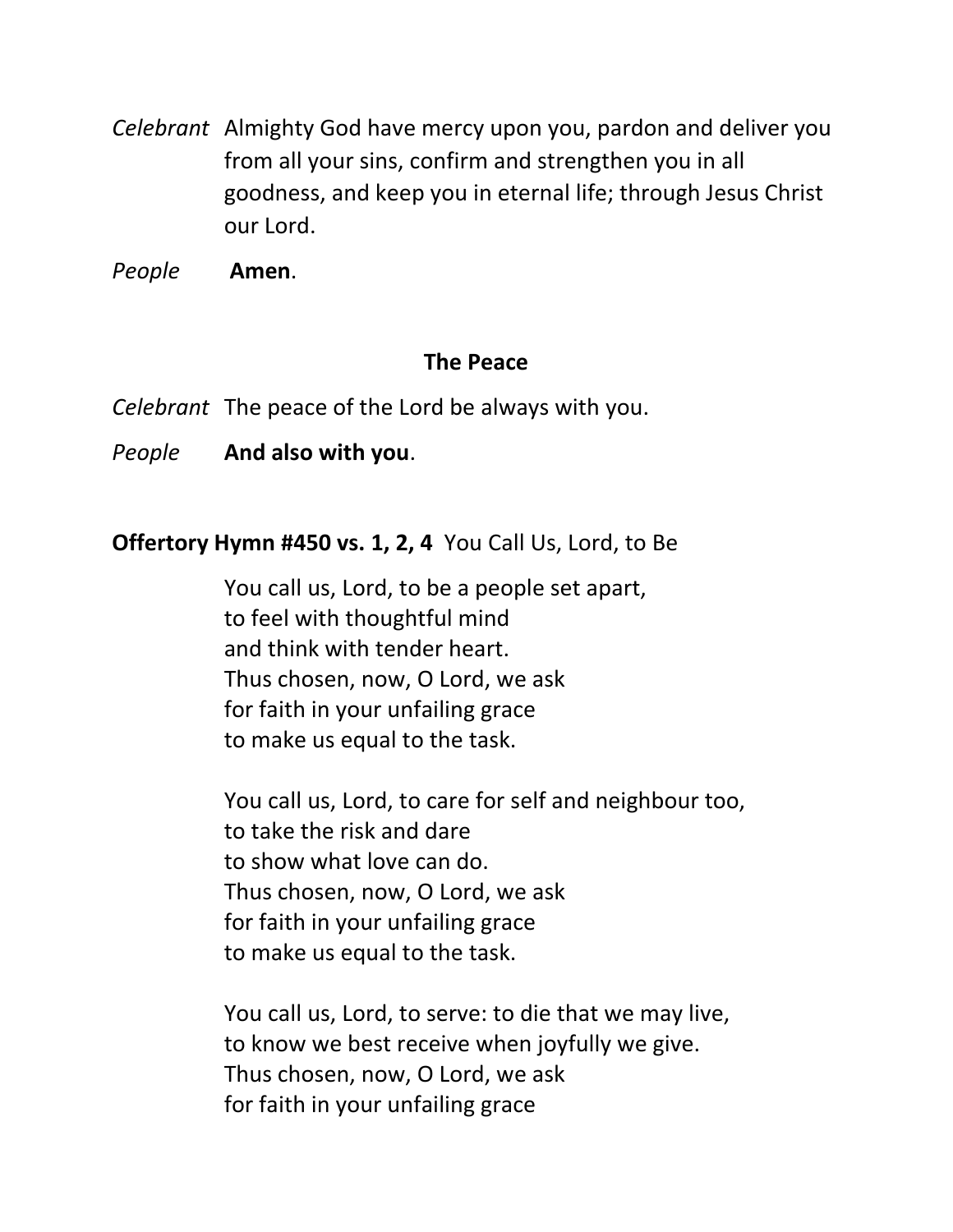to make us equal to the task.

#### **Prayer over the Gifts**

*Celebrant* God of glory, accept all we offer you this day, and bring us to that eternal city of love and light, where Christ is King. We ask this in his name. **Amen.**

#### **THE CELEBRATION OF THE EUCHARIST**

#### **Eucharistic Prayer 2**

*Celebrant* The Lord be with you.

#### **And also with you.**

*Celebrant* Lift up your hearts.

#### **We lift them to the Lord.**

*Celebrant* Let us give thanks to the Lord our God.

#### **It is right to give our thanks and praise.**

*Celebrant* We give you thanks and praise, almighty God, through your beloved Son, Jesus Christ, our Saviour and Redeemer. He is your living Word, through whom you have created all things.

> By the power of the Holy Spirit he took flesh of the Virgin Mary and shared our human nature.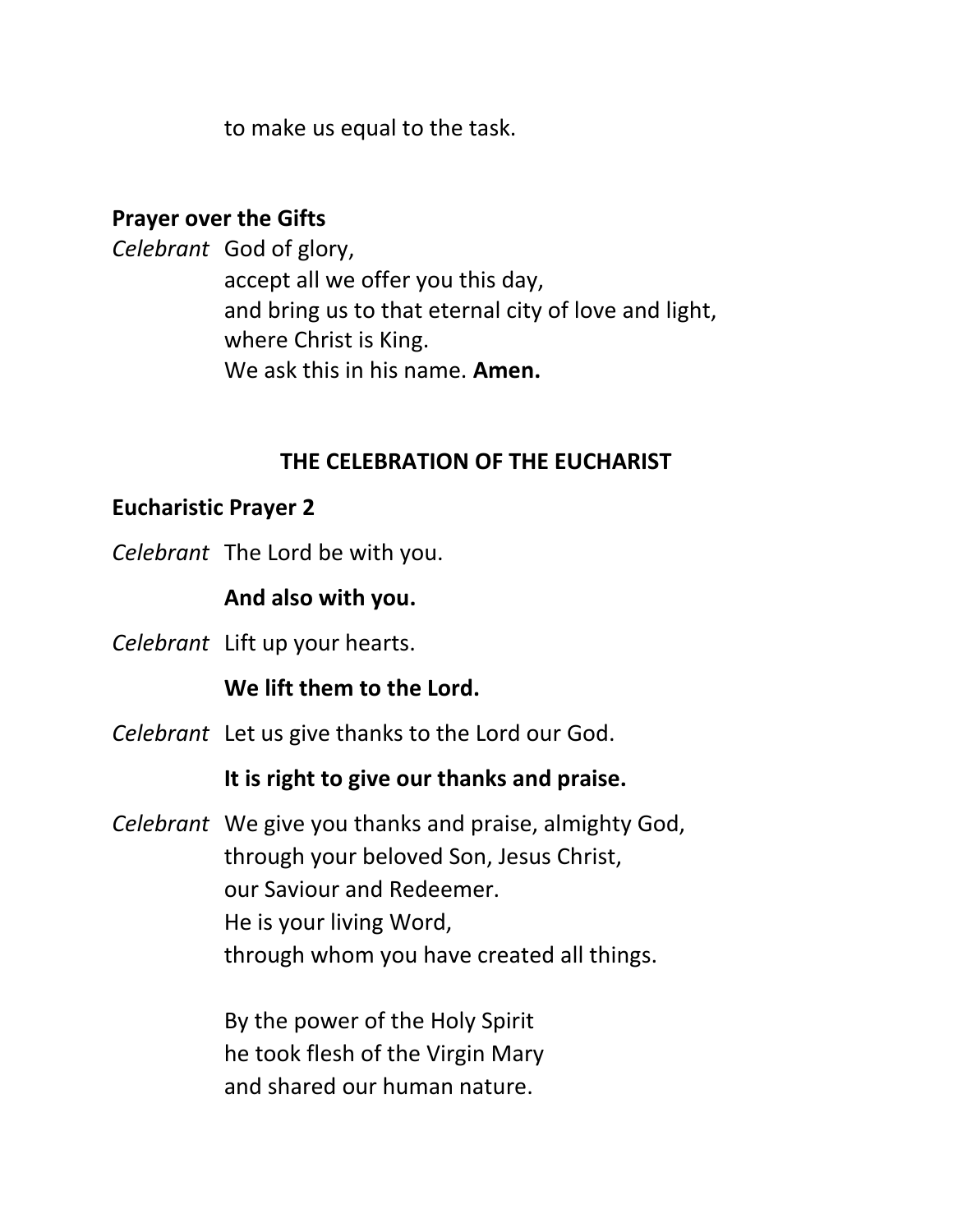He lived and died as one of us, to reconcile us to you, the God and Father of all.

In fulfilment of your will he stretched out his hands in suffering, to bring release to those who place their hope in you; and so he won for you a holy people.

He chose to bear our griefs and sorrows, and to give up his life on the cross, that he might shatter the chains of evil and death, and banish the darkness of sin and despair. By his resurrection he brings us into the light of your presence.

Now with all creation we raise our voices to proclaim the glory of your name.

*All* **Holy, holy, holy Lord, God of power and might***.* **Holy, holy, holy Lord, God of power and might***.* **Heaven and earth are full, full of your glory. Hosanna in the highest, hosanna in the highest.**

> **Blessed is he who comes in the name of the Lord. Hosanna in the highest, hosanna in the highest.**

*Celebrant* Holy and gracious God,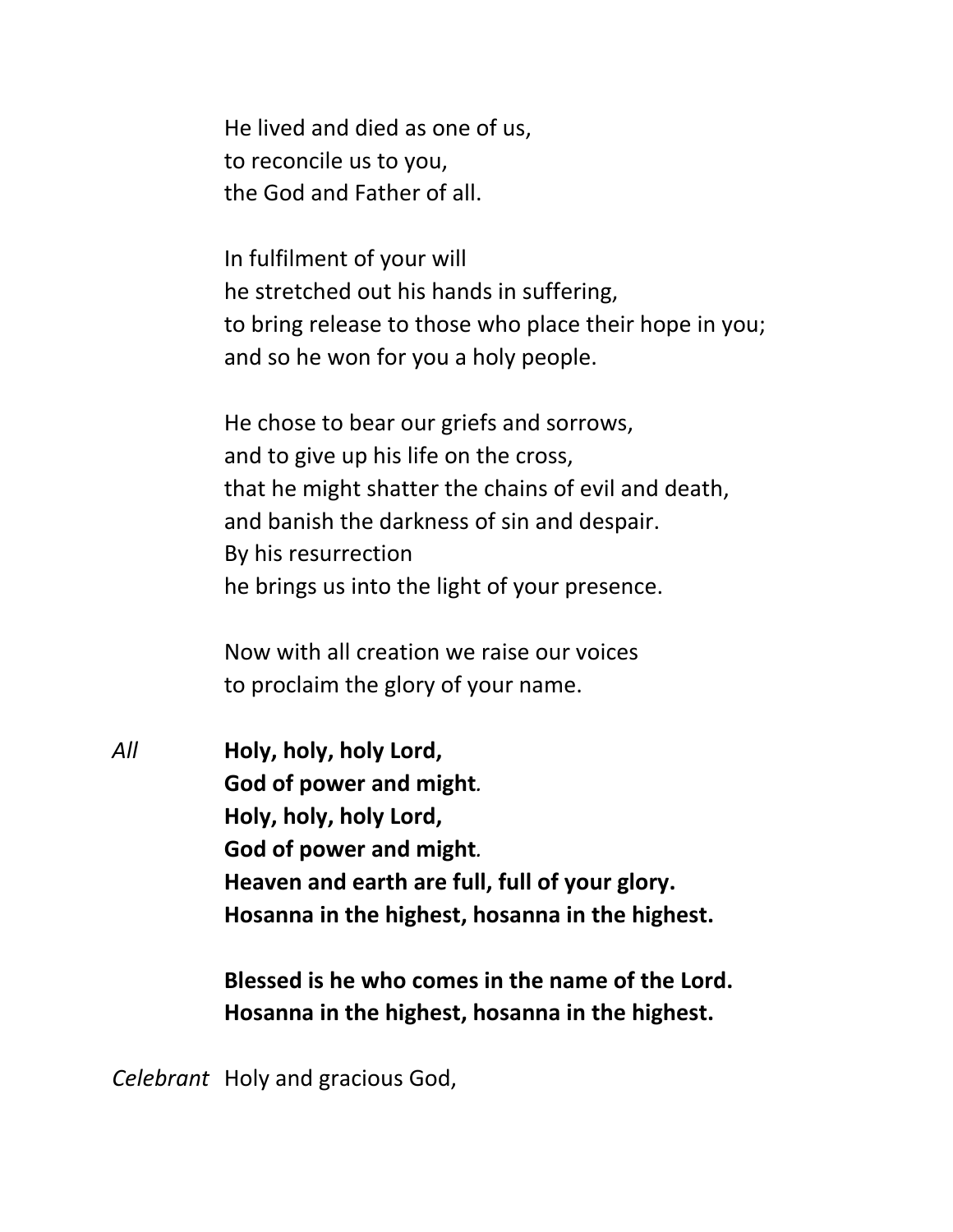accept our praise, through your Son our Saviour Jesus Christ; who on the night he was handed over to suffering and death, took bread and gave you thanks, saying, "Take, and eat: this is my body which is broken for you." In the same way he took the cup, saying, "This is my blood which is shed for you. When you do this, you do it in memory of me."

Remembering, therefore, his death and resurrection, we offer you this bread and this cup, giving thanks that you have made us worthy to stand in your presence and serve you.

We ask you to send your Holy Spirit upon the offering of your holy Church. Gather into one all who share in these sacred mysteries, filling them with the Holy Spirit and confirming their faith in the truth, that together we may praise you and give you glory through your Servant, Jesus Christ.

All glory and honour are yours, Father and Son, with the Holy Spirit in the holy Church,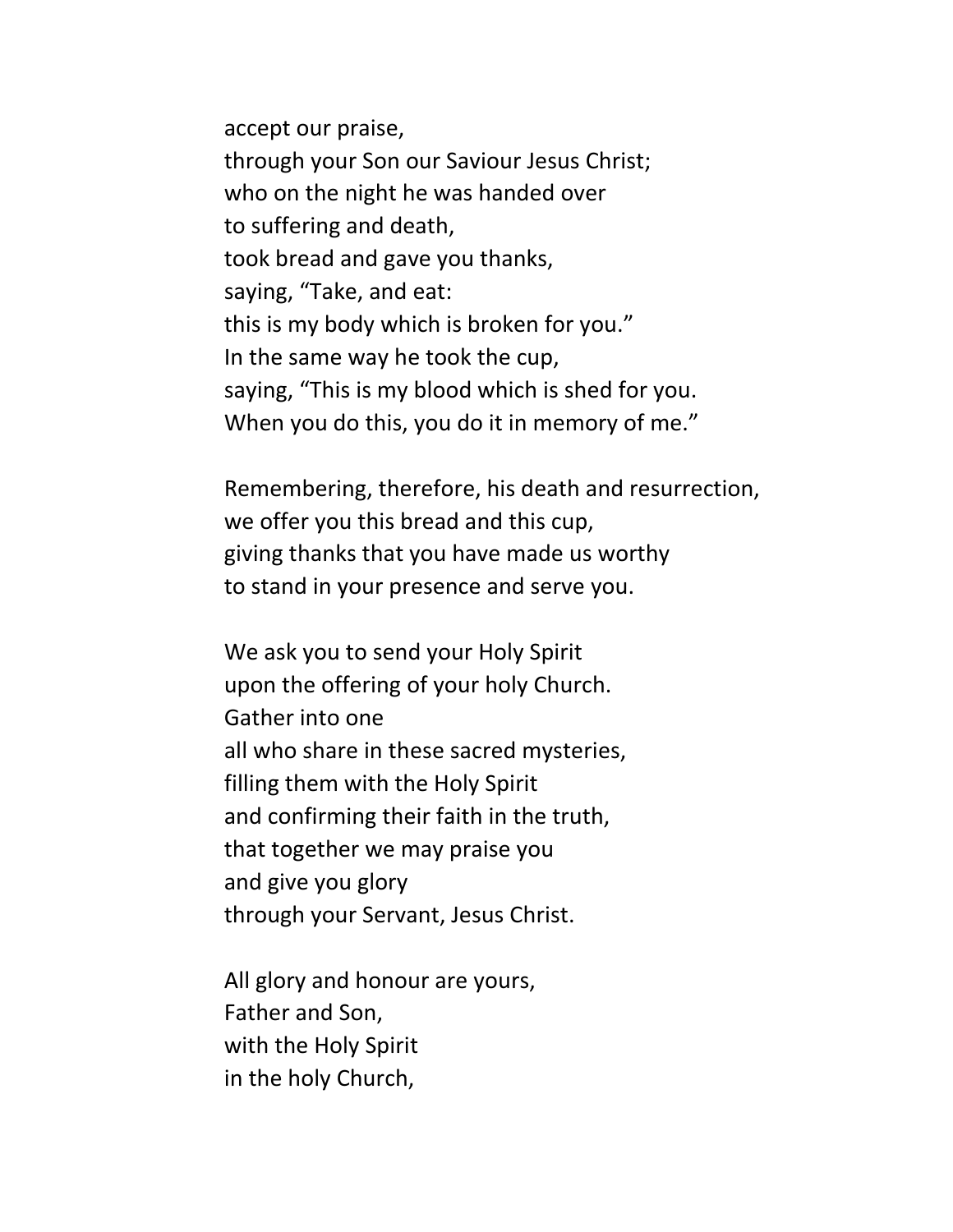now and for ever*.* **Amen.**

*Celebrant* And now, as our Saviour Christ has taught us, we are bold to say, *All* **Our Father, who art in heaven hallowed be thy name, thy kingdom come, thy will be done, on earth as it is in heaven. Give us this day our daily bread. And forgive us our trespasses, as we forgive those who trespass against us. And lead us not into temptation, but deliver us from evil. For thine is the kingdom, the power, and the glory, for ever and ever. Amen.** 

*Silence* 

### **Breaking of Bread 8**

*Celebrant* Lord, we died with you on the cross. *All:* **Now we are raised to new life.**

*Celebrant* We were buried in your tomb.

*All* **Now we share in your resurrection.**

*Celebrant* Live in us, that we may live in you.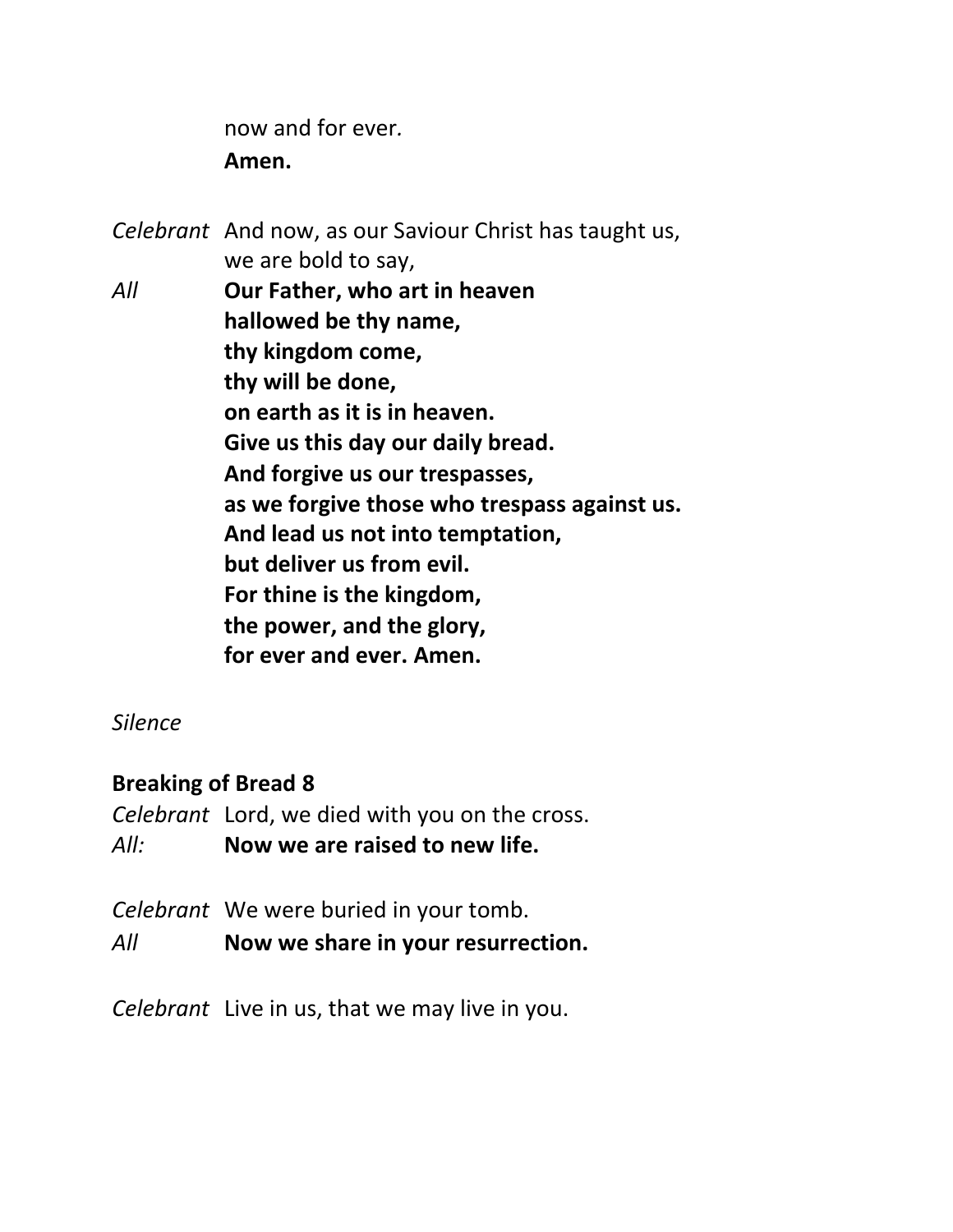#### **The Communion**

**Agnus Dei (sung) Jesus, Lamb of God, have mercy on us. Jesus, bearer of our sins, have mercy on us. Jesus, redeemer, redeemer of the world, give us your peace, give us your peace.** 

*Celebrant* The gifts of God for the People of God. *People* **Thanks be to God.**

**Prayer for Spiritual Communion** *(for those who choose not to receive Communion, or are following the service online)*

*Celebrant* Those wishing to do so may make their spiritual communion by joining in this prayer with me now:

> **My Jesus, I believe that you are in the Blessed Sacrament. I love you above all things, and I long for you in my soul. Since I cannot now receive you sacramentally, come spiritually into my heart. As though you have already come, I embrace you, and unite myself entirely to you; never permit me to be separated from you. Amen.**

*You are free to leave after receiving the Sacrament, or saying the Prayer for Spiritual Communion, if you wish. Go forth with God's grace and blessing. We will continue with the service for those who wish to remain.*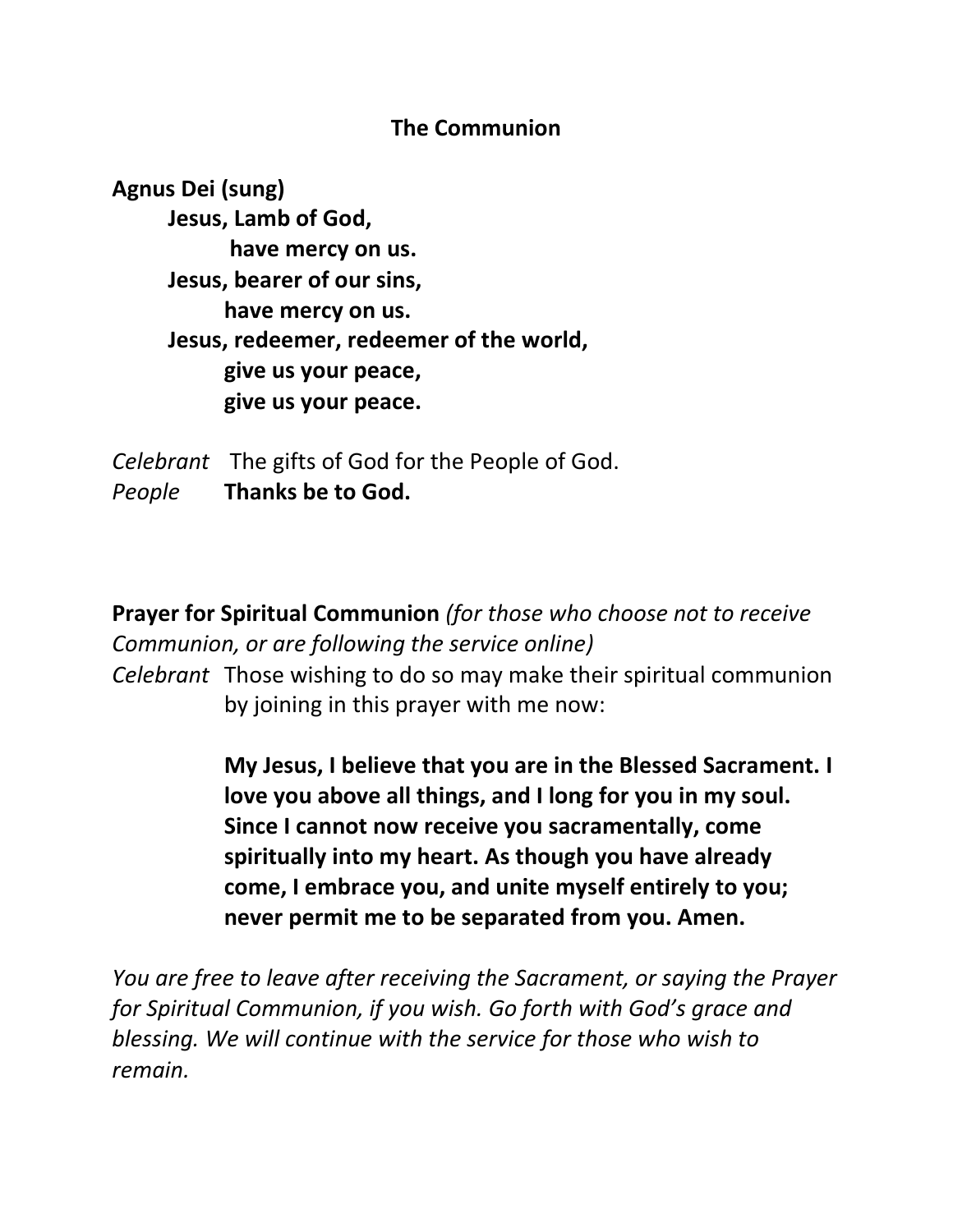#### **Communion Hymn #397** Praise the One Who Breaks the Darkness

Praise the one who breaks the darkness With a liberating light. Praise the one who frees the prisoners, Turning blindness into sight. Praise the one who preached the gospel, Healing every dread disease, Calming storms and feeding thousands With the very bread of peace.

Praise the one who blessed the children With a strong yet gentle word. Praise the one who drove out demons With a piercing two-edged sword. Praise the one who brings cool water To the desert's burning sand. From this well comes living water, Quenching thirst in every land.

Praise the one true love incarnate: Christ who suffered in our place. Jesus died and rose for many That we may know God by grace. Let us sing for joy and gladness, Seeing what our God has done. Praise the one redeeming glory, Praise the One who makes us one.

#### **Communion Hymn #58** O Christ Was a Good Guest

O Christ was a good guest to have at the feast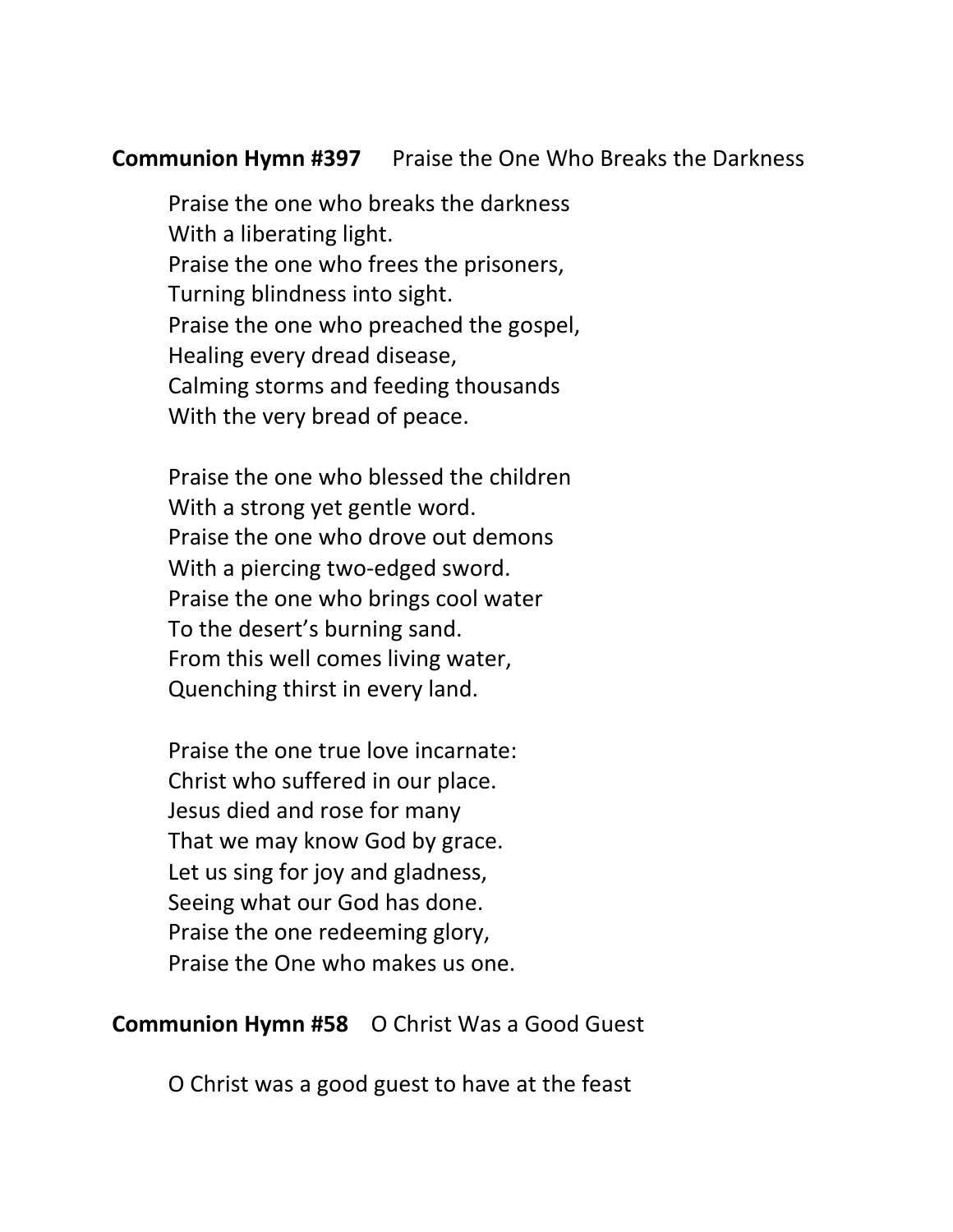to pledge all glad lovers in mirth, to charm water jars with God's cheerful yeast, leaving friends with a full wedding's worth.

O Christ was a guest at Samaria's well, where outcast and chosen at strife were offered God's drink – grace in a dry spell – sweet water sill running deep as life.

O Christ be our guest and true host at this rite, and bless what you bring to our feast: bread broken for us, shred wine of delight, and the flow of love's wellspring released.

**Anthem** *O Praise the Lord,* William Boyce (1711-1779)

#### **Prayer after Communion**

*Celebrant* Father,

you restored us to life by raising your Son from death. May we who receive this sacrament always be strengthened to do your will, in the name of Jesus Christ the risen Lord. **Amen.**

### **Doxology & Blessing**

*Celebrant* Glory to God,

*All* **whose power, working in us,**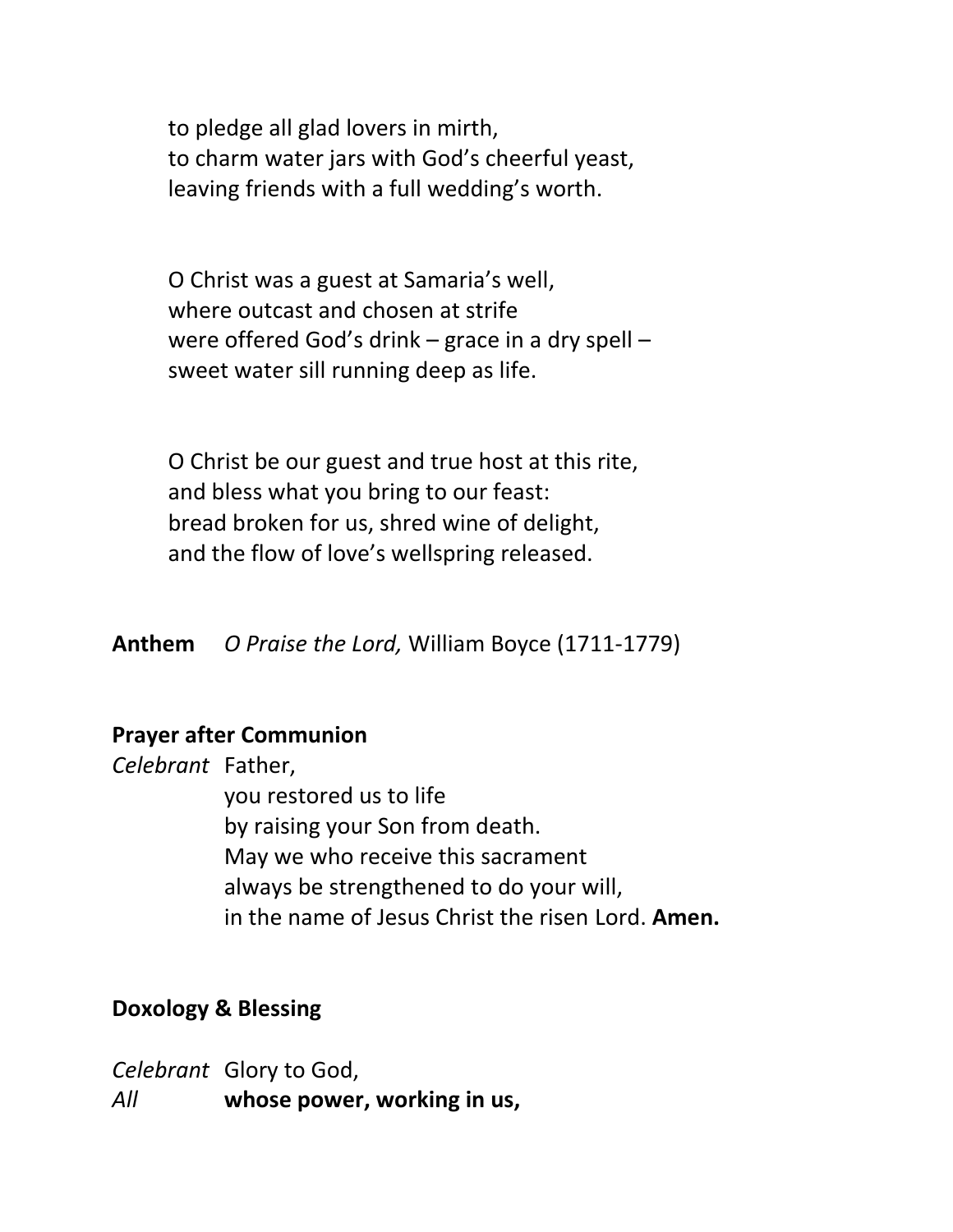**can do infinitely more than we can ask or imagine. Glory to God from generation to generation, In the Church and in Christ Jesus, For ever and ever. Amen.**

*Celebrant* The peace of God which passes all understanding keep your hearts and minds in the knowledge and love of God and of his Son, Jesus Christ the Lord. And the blessing of God Almighty, the Father, the Son and the Holy Spirit, remain with you and the ones you love now and forevermore. **Amen.**

#### **Announcements**

**Closing Hymn #211 vs. 1, 3, 4** Good Christians All, Rejoice, and Sing

Good Christians all, rejoice and sing! Now is the triumph of our King: To all the world glad news we bring: Alleluia, alleluia, alleluia!

Praise we in songs of victory That Love, that Life, which cannot die, And sing with hearts uplifted high: Alleluia, alleluia, alleluia!

Your name we bless, O risen Lord, And sing today with one accord The life laid down, the life restored.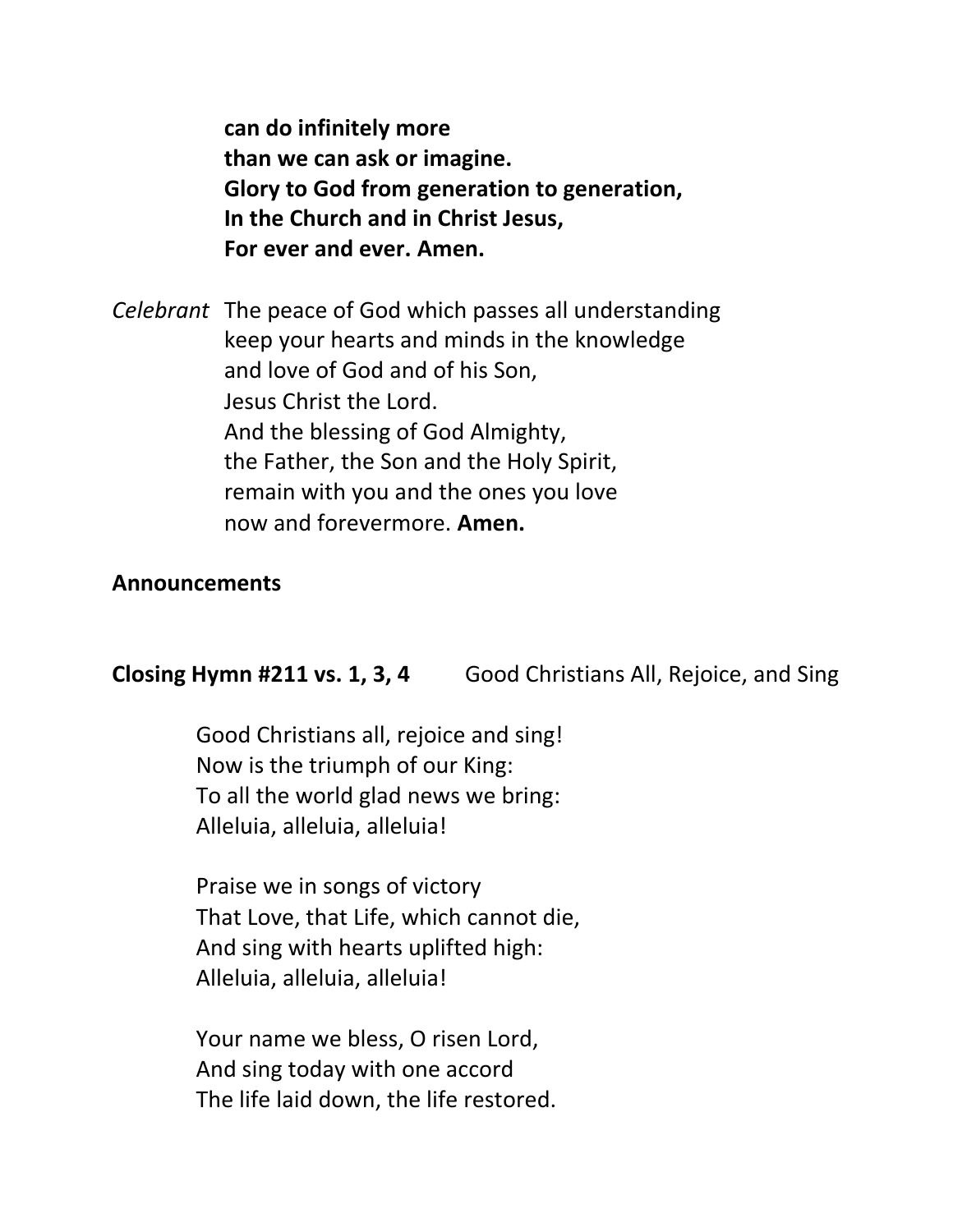Alleluia, alleluia, alleluia!

*Celebrant* Go forth into the world, rejoicing in the power of the Spirit. Alleluia!

*People* **Thanks be to God. Alleluia!**

Postlude *Capriccio,* Richard Purvis (1913-1994)

All hymn texts reproduced with permission under CCLI #1146969

# *Announcements*

**Welcome! –** We are grateful to continue in-person worship together. We will still follow Diocesan guidelines, which currently include the mandatory wearing of masks (see below). Those who wish to maintain physical distancing during services may sit in a designated section. Please conduct a self screening before coming to church. Singing of hymns is permitted.

**Province of Ontario's mask mandates** – Although the Province of Ontario lifted mask mandates in most settings on March  $21<sup>st</sup>$ , churches in the Diocese are still asked to follow the Spring Guidelines for the time being.

**Online Faith Formation: Lectio Divina** – Our online *Lectio Divina* with Rev. Shelly will take place on Zoom on four consecutive Tuesday evenings at 7 PM, beginning May 24<sup>th</sup>. All are welcome to participate in any of the sessions. The Zoom link is [https://us02web.zoom.us/j/81129682984,](https://us02web.zoom.us/j/81129682984) or you may call **647 374 4685** or **647 558 0588** to participate by phone. Meeting ID: 811 2968 2984

**Wednesday Service** – We have returned to in-person worship with Holy Eucharist (BCP) at 10:15 AM. All are welcome.

**Virtual Coffee Hour** – Our Virtual Coffee Hour is back at 12:30 PM on Zoom! Link to participate: [https://us02web.zoom.us/j/86160988368,](about:blank) or you may call **647-374-4685** or **647-558-0588** if you wish to participate by phone. Meeting ID: 861 6098 8368